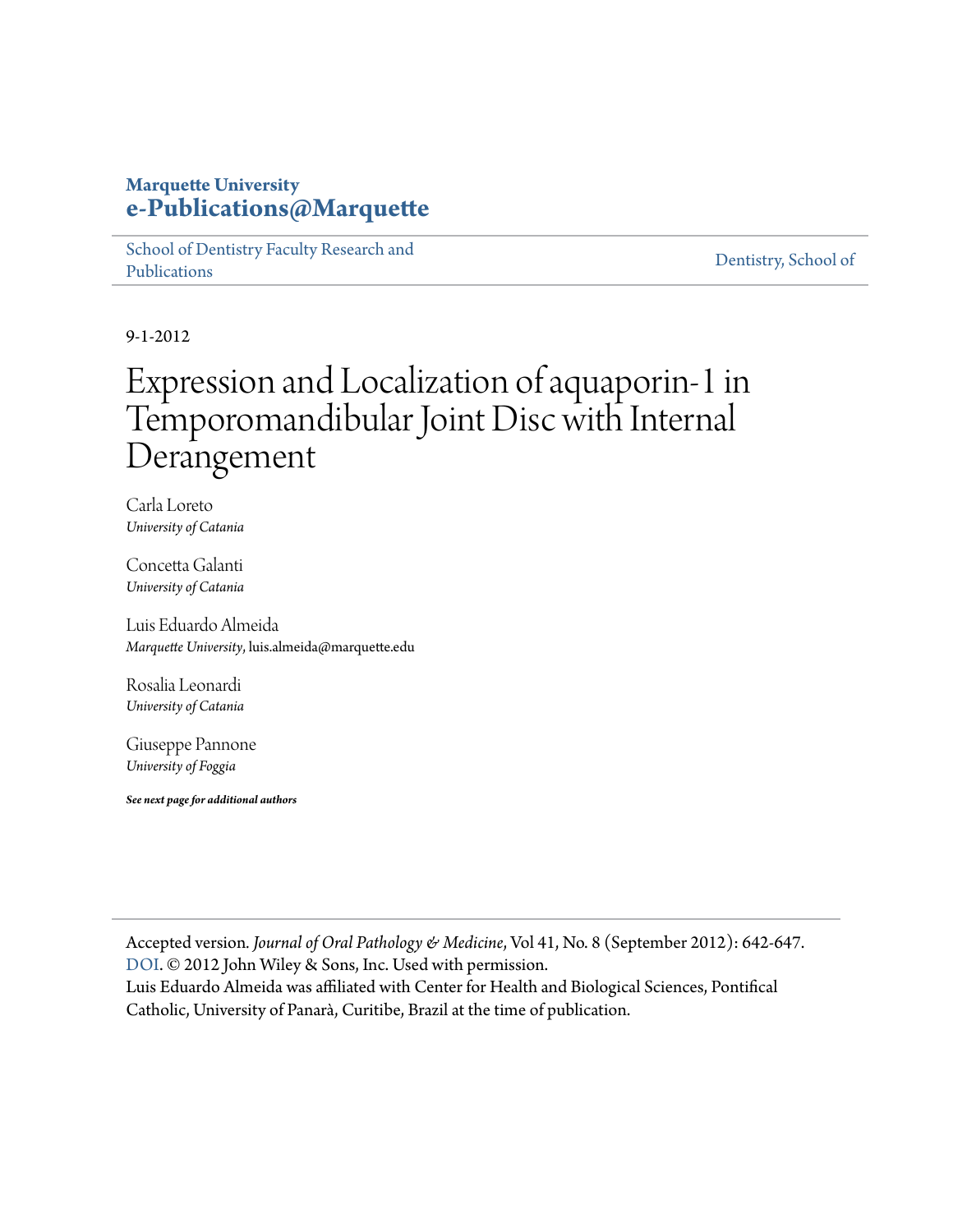#### **Authors**

Carla Loreto, Concetta Galanti, Luis Eduardo Almeida, Rosalia Leonardi, Giuseppe Pannone, Giuseppe Musumeci, Maria Luisa Carnazza, and Rosario Caltabiano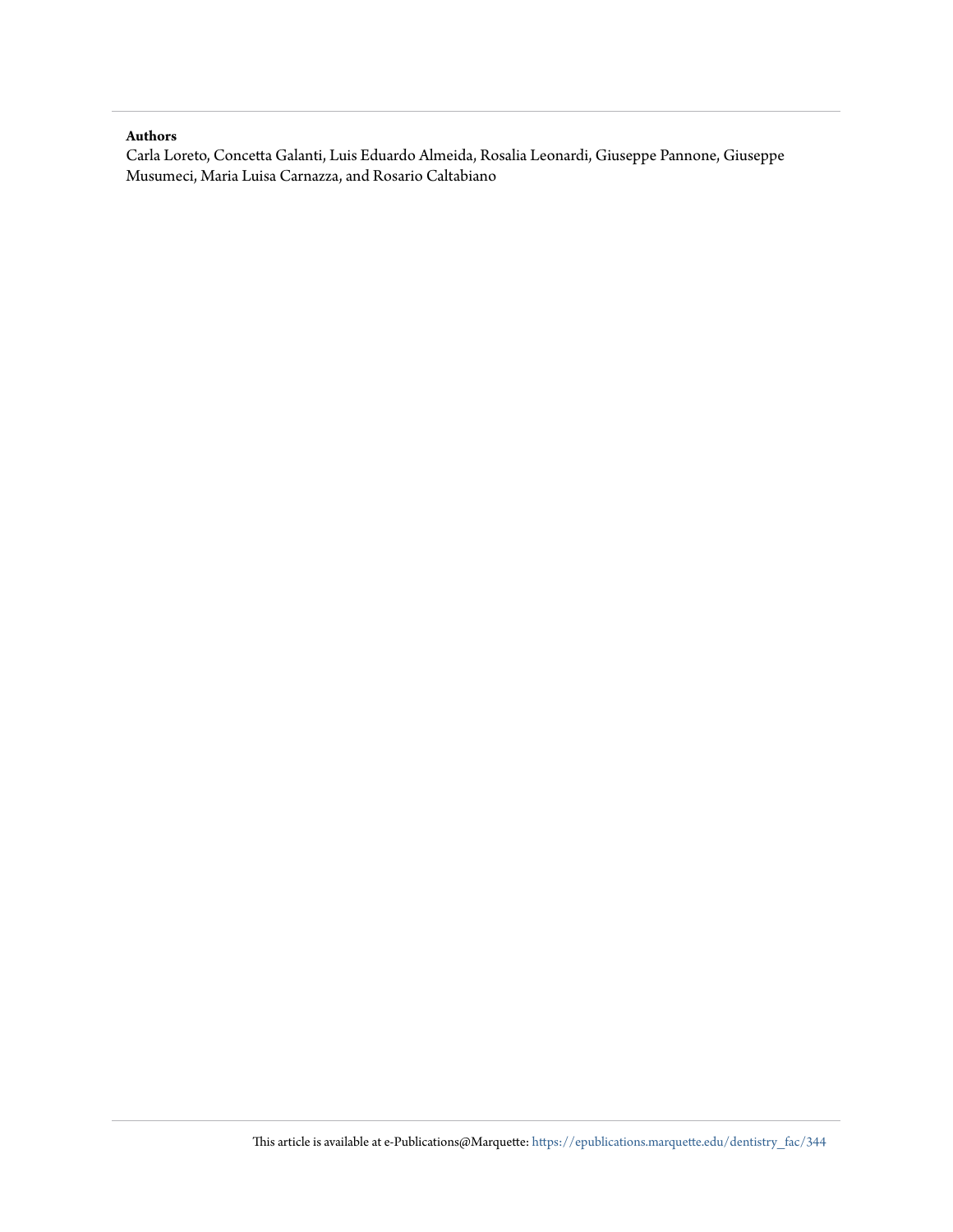**Marquette University**

## **e-Publications@Marquette**

## *Dentistry Faculty Research and Publications/School of Dentistry*

*This paper is NOT THE PUBLISHED VERSION;* **but the author's final, peer-reviewed manuscript.**  The published version may be accessed by following the link in the citation below.

*Journal of Oral Pathology & Medicine.* Vol. 41. No. 8 (2012): 642-647. [DOI.](https://doi.org/10.1111/j.1600-0714.2012.01156.x) This article is © Wiley and permission has been granted for this version to appear in  $e$ -[Publications@Marquette.](http://epublications.marquette.edu/) Wiley does not grant permission for this article to be further copied/distributed or hosted elsewhere without the express permission from Wiley.

# Expression and Localization of Aquaporin-1 in Temporomandibular Joint Disc with Internal Derangement

Carla Loreto Department of Biomedical Sciences, University of Catania, Catania, Italy Concetta Galanti Department of Dentistry, University of Catania, Policlinico Universitario, Catania, Italy Luis Eduardo Almeida Center for Health and Biological Sciences, Pontifical Catholic, University of Panará, Curitibe, Brazil Rosalia Leonardi Department of Dentistry, University of Catania, Policlinico Universitario, Catania, Italy Guiseppe Pannone Department of Surgical Sciences, Institute of Pathology and Cytopathology, University of Foggia, Foggia, Italy Guiseppe Musmucei Department of Biomedical Sciences, University of Catania, Catania, Italy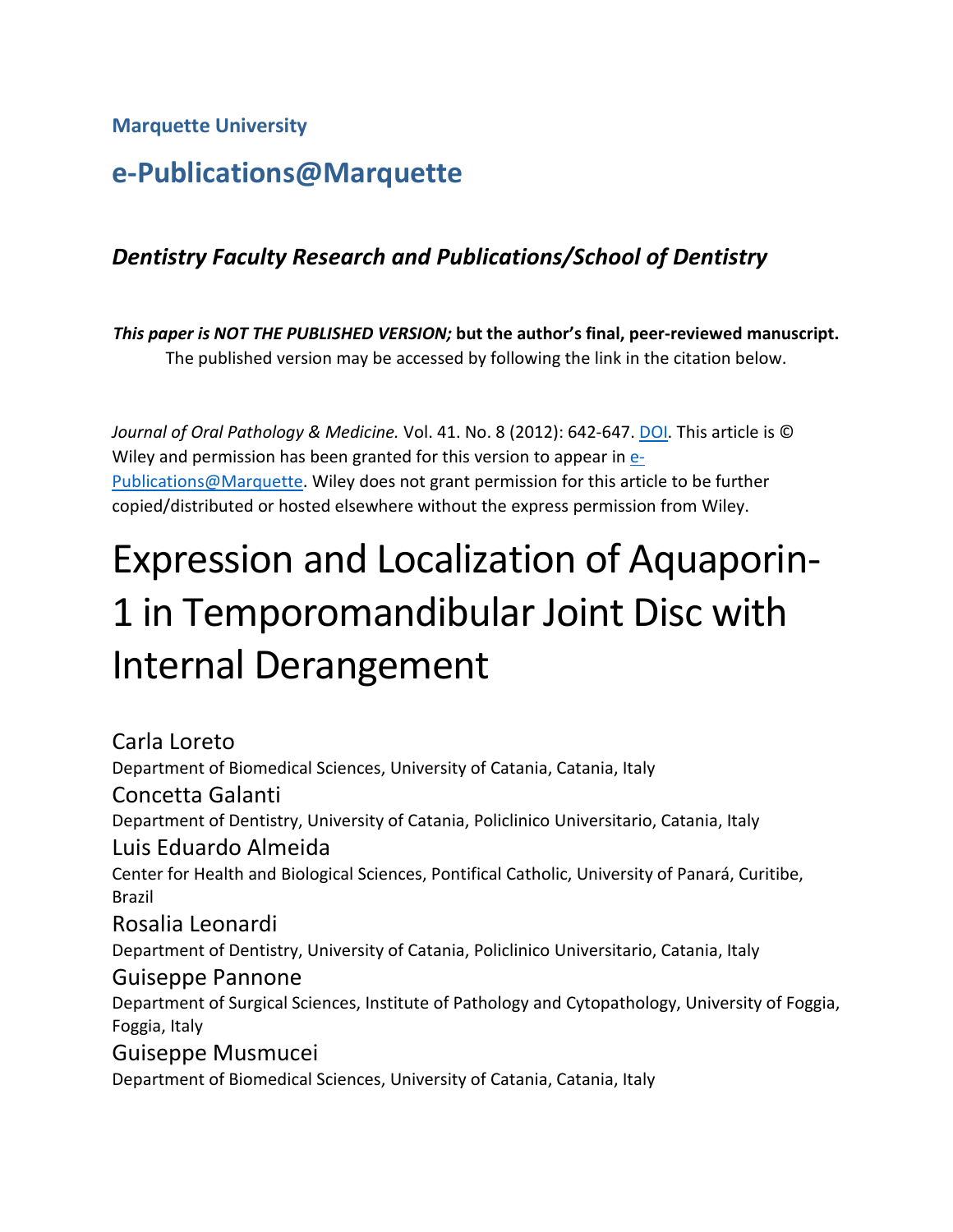## Maria Luisa Carnazza

Department of Biomedical Sciences, University of Catania, Catania, Italy

#### Rosario Caltabiano

Department of Anatomy, Diagnostic Pathology, Forensic Medicine, Hygiene and Public Health, University of Catania, Catania, Italy

## Abstract

**Background:** Internal derangement is the most frequent arthropathy affecting the temporomandibular joint, where its commonest form is anterior disc displacement with or without reduction. Despite the frequency of the disorder, the biochemical features of displaced discs are still unclear.

**Methods:** We investigated the expression pattern and localization of aquaporin-1, an important channel protein involved in plasma membrane water permeability, in patients with anterior disc displacement (both with and without reduction), with a view to assessing the characteristics of local tissue responses to the microenvironmental changes induced by abnormal mechanical loading of the displaced disc. Protein expression was studied by immunohistochemistry in different areas of discs from 18 patients with anterior disc displacement with or without reduction and in four normal controls.

**Results:** A greater proportion of cells immunopositive for aquaporin-1 were detected in diseased than in normal discs. Whereas protein expression was substantially similar in the different areas of normal discs, a significantly larger number of immunopositive cells were detected in the posterior band of displaced discs without reduction and in the anterior and intermediate bands of those with reduction.

**Conclusions:** These findings suggest that aquaporin-1 is expressed and upregulated in temporomandibular joint with anterior disc displacement (both with and without reduction).

## Introduction

Internal derangement (ID), the most common arthropathy affecting the temporomandibular joint (TMJ), involves an anatomical disturbance in the disc–condyle complex. The most frequent type of TMJ ID is anterior disc displacement (ADD) with or without reduction (ADDwR and ADDwoR, respectively). In ADDwR, the disc slides into and out of its normal functional position as the jaw opens and closes; in ADDwoR, it glides anteriorly to a lower resting position, remaining stuck in the anterior joint recess and failing to revert to its normal position with condylar movement. If the disc slips out of place or is displaced, it can prevent proper condyle movement and cause dysfunction. The disc can also deform, becoming misshapen or even torn.

Histologically, disc displacement is associated with degenerative tissue alterations that involve an active cell response with a change in phenotype from fibroblast-like cells to fibrochondrocytes and eventually to chondrocyte-like cells [\(](https://onlinelibrary.wiley.com/doi/full/10.1111/j.1600-0714.2012.01156.x#b1)**1**-**[4](https://onlinelibrary.wiley.com/doi/full/10.1111/j.1600-0714.2012.01156.x#b4)**) . The histological features of discs removed from patients with TMJ ID reflect a general remodelling caused by abnormal loading. However, degenerative joint changes are also known to be influenced by the type and degree of disc displacement; advanced ID corresponds to a severely deformed disc configuration [\(](https://onlinelibrary.wiley.com/doi/full/10.1111/j.1600-0714.2012.01156.x#b2)**2**, **[5](https://onlinelibrary.wiley.com/doi/full/10.1111/j.1600-0714.2012.01156.x#b5)**) .

Although TMJ ID is quite common, few data are available on the biochemical characteristics of displaced disc and none on the molecular components involved in water movement into and from disc cells.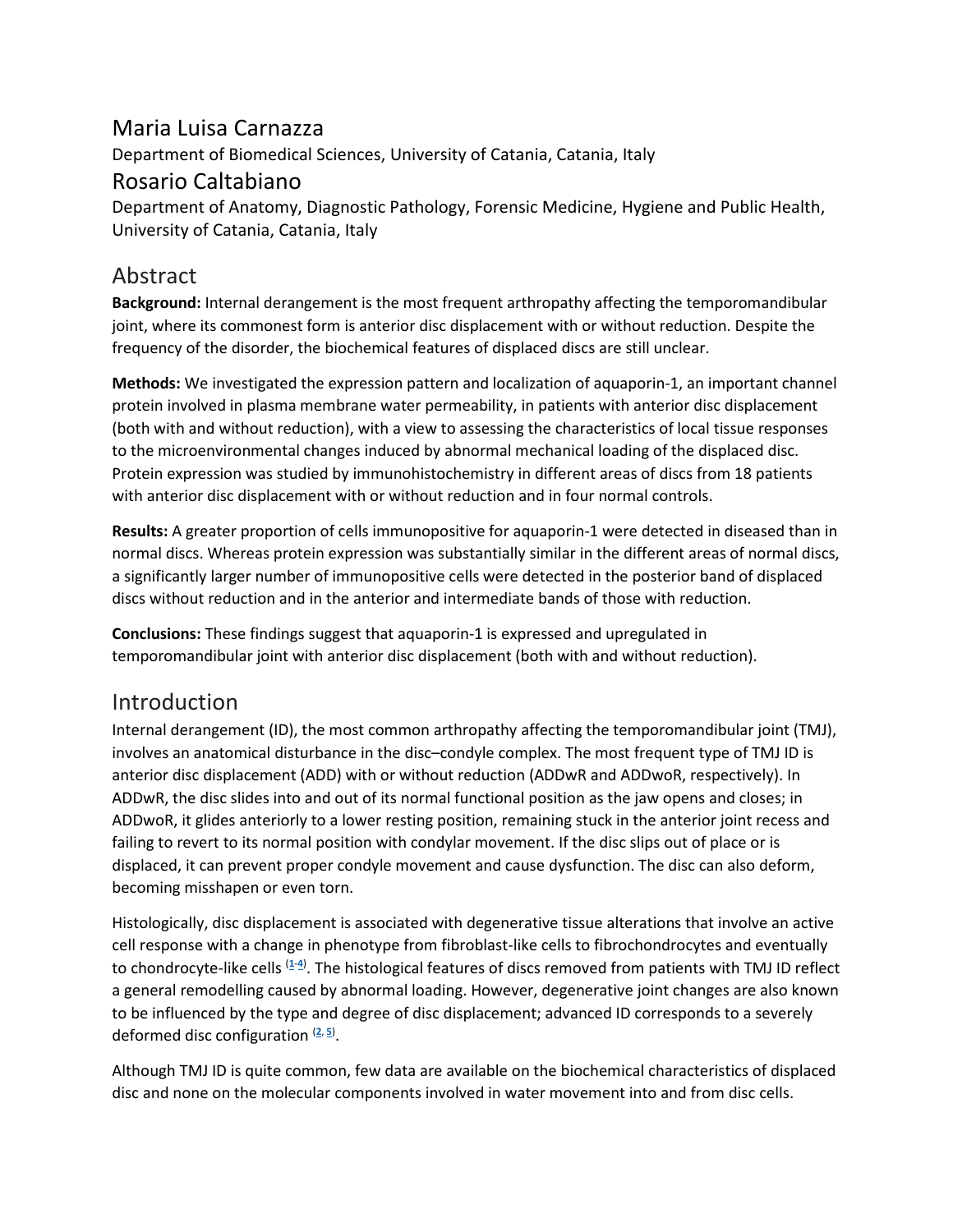Water transport across the cell membrane is vital for the maintenance of homoeostasis and tissue function because it has a central role in volume regulation in response to mechanical stimuli and changes in osmolarity (**[6](https://onlinelibrary.wiley.com/doi/full/10.1111/j.1600-0714.2012.01156.x#b6)**-**[13](https://onlinelibrary.wiley.com/doi/full/10.1111/j.1600-0714.2012.01156.x#b13)**) . Water movement across cell membranes also seems to be involved in important processes such as cell migration and differentiation (**[14](https://onlinelibrary.wiley.com/doi/full/10.1111/j.1600-0714.2012.01156.x#b14)**-**[20](https://onlinelibrary.wiley.com/doi/full/10.1111/j.1600-0714.2012.01156.x#b20)**) .

Aquaporin-1 (AQP-1) is a member of a family of hydrophobic transmembrane channel proteins that confer bidirectional water permeability on and allow water movement across cell membranes in the direction of the osmotic gradient. AQP-1 is constitutively expressed in many epithelial, endothelial and other tissues (**[21](https://onlinelibrary.wiley.com/doi/full/10.1111/j.1600-0714.2012.01156.x#b21)**-**[23](https://onlinelibrary.wiley.com/doi/full/10.1111/j.1600-0714.2012.01156.x#b23)**) , where it participates in physiological processes as well as in the counter-current multiplication system and in cerebrospinal fluid formation. AQP-1 is also involved in pathological conditions such as brain oedema (**[24](https://onlinelibrary.wiley.com/doi/full/10.1111/j.1600-0714.2012.01156.x#b24)**) and in the invasive growth and metastatic potential of tumours (**[18](https://onlinelibrary.wiley.com/doi/full/10.1111/j.1600-0714.2012.01156.x#b18)**) . Although its expression is well explored in several tissues and organs, few studies have addressed the joints. These have documented AQP-1 expression mostly in chondrocytes, synoviocytes and synovial microvessels, besides a heightened expression in osteoarticular disorders such as osteoarthritis and rheumatoid arthritis (**[25](https://onlinelibrary.wiley.com/doi/full/10.1111/j.1600-0714.2012.01156.x#b25)**-**[29](https://onlinelibrary.wiley.com/doi/full/10.1111/j.1600-0714.2012.01156.x#b29)**) . AQP-1 expression has been demonstrated in normal human intervertebral disc (IVD) (**[30](https://onlinelibrary.wiley.com/doi/full/10.1111/j.1600-0714.2012.01156.x#b30)**) and in aging degeneration of IVD (**[31](https://onlinelibrary.wiley.com/doi/full/10.1111/j.1600-0714.2012.01156.x#b31)**) , but never in TMJ disc with ID.

We hypothesized that AQP-1 would be expressed in ID and that its expression would be altered as a result of the disruption of TMJ disc tissue homoeostasis. This study was devised to investigate AQP-1 immunoexpression patterns in patients with anterior disc displacement with reduction (ADDwR) and anterior disc displacement without reduction (ADDwoR) and in three representative disc areas (anterior, intermediate and posterior bands), with a view to assessing the characteristics of local tissue responses to the microenvironmental changes induced by abnormal mechanical loading of the displaced disc.

## Materials and methods

#### Patients and tissues

Surgical TMJ disc specimens from 14 female and four male patients aged 24–41 years (mean, 34.6  $\pm$  5.4 years) were obtained from the Pontifical Catholic University of Paranà, Brazil. The diagnosis that led to disc excision was a painful disc derangement with impaired function. The diagnosis was based on patient history, physical examination records and magnetic resonance scans. The study was approved by the Ethics Committee of the Pontifical Catholic University of Paranà according to Resolution 196/96 of the National Health Council (registration no. 104). The informed consent of each patient was obtained prior to disc removal. Donor sex, age distribution and symptom severity are detailed in **Tables [1 and 2](https://onlinelibrary.wiley.com/doi/full/10.1111/j.1600-0714.2012.01156.x#t1%20#t2)**. All patients had previously undergone unsuccessful conservative treatment including bite splinting, chiropractic manipulation, drug therapy and vitamin supplementation, for at least 6 months. Unassisted maximum mouth opening (MMO) was measured with a millimetre ruler as the interincisal distance on MMO as a measure of disease severity. Pain intensity in the preceding week was measured on a 100-point visual analogue scale (VAS) with anchor points 0 for 'no pain' and 100 for 'the worst imaginable pain'.

| <b>Patient</b> | Ethnicity | Gender (M/F) $\vert$ Age (years) |    |       | Diagnosis   Side affected |      |
|----------------|-----------|----------------------------------|----|-------|---------------------------|------|
|                |           |                                  |    |       | <b>Right</b>              | Left |
|                | Caucasian |                                  | 33 | ADDwR |                           |      |
|                | Caucasian |                                  | 38 | ADDwR |                           |      |

|  | Table 1. Clinical characteristics of the patients with temporomandibular joint internal derangement |  |  |  |  |
|--|-----------------------------------------------------------------------------------------------------|--|--|--|--|
|--|-----------------------------------------------------------------------------------------------------|--|--|--|--|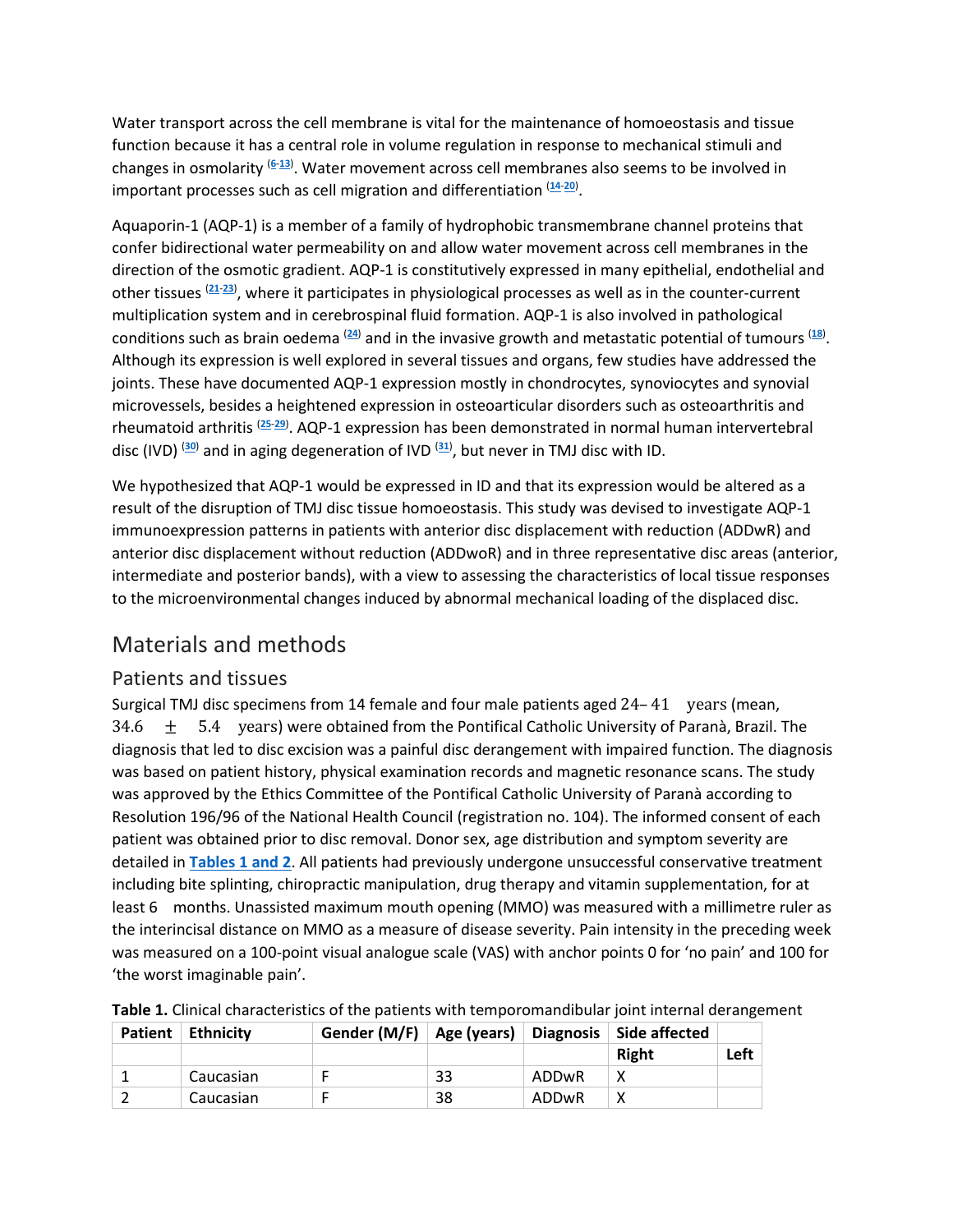| 3  | Native American   | F | 29 | <b>ADDwR</b>  |   | X |
|----|-------------------|---|----|---------------|---|---|
| 4  | African Brazilian | м | 36 | <b>ADDwR</b>  | X |   |
| 5  | Native American   | F | 24 | <b>ADDwR</b>  |   | X |
| 6  | Caucasian         | F | 41 | <b>ADDwR</b>  |   | X |
| 7  | Native American   | M | 37 | <b>ADDwR</b>  |   | X |
| 8  | Caucasian         | F | 28 | <b>ADDwR</b>  | X |   |
| 9  | Caucasian         | F | 25 | <b>ADDwR</b>  | X |   |
| 10 | Native American   | F | 34 | ADDwR         |   | X |
| 11 | Native American   | F | 35 | <b>ADDwR</b>  | X |   |
| 12 | Caucasian         | F | 40 | ADDwoR        | X |   |
| 13 | African Brazilian | м | 33 | ADDwoR        | X |   |
| 14 | African Brazilian | F | 36 | <b>ADDwoR</b> |   | X |
| 15 | Native American   | F | 28 | ADDwoR        |   | X |
| 16 | Caucasian         | м | 41 | ADDwoR        | X |   |
| 17 | Caucasian         | F | 40 | <b>ADDwoR</b> | X |   |
| 18 | African Brazilian | F | 39 | ADDwoR        |   | X |

ADDwR, anterior disc displacement with reduction; ADDwoR, anterior disc displacement without reduction.

**Table 2.** Pain on maximum mouth opening (MMO) reported by patients with reference to a visual analogue scale (VAS); anchor points 0 ('no pain') and 100 ('worst imaginable pain'). Values are mean  $\pm$ standard deviation (SD)

|                 | Age  |     | <b>MMO</b>   |              | <b>VAS</b> |           |
|-----------------|------|-----|--------------|--------------|------------|-----------|
|                 | Mean | -SD | Mean         | -SD          | Mean       | <b>SD</b> |
| ADDwR           | 32.7 |     | $5.5$   35.6 | $5.1$   78   |            | 6         |
| $ADDwoR$   36.5 |      |     | $4.4$   27.3 | $4.3 \pm 87$ |            |           |

ADDwoR, anterior disc displacement without reduction; ADDwR, anterior disc displacement with reduction.

Discectomy has come under increasing attack as the standard therapy for disc displacement, because a number of surgeons now favour a conservative approach; nonetheless, several researchers still believe in its value (**[32](https://onlinelibrary.wiley.com/doi/full/10.1111/j.1600-0714.2012.01156.x#b32)**-**[34](https://onlinelibrary.wiley.com/doi/full/10.1111/j.1600-0714.2012.01156.x#b34)**) . Open surgery for ID therefore has an ethical justification. This small sample of whole TMJ discs was used because they provide exhaustive information on degree of disc degeneration.

Inclusion criteria were unsuccessful non-surgical management, a diagnosis of TMJ ID, and tenderness to TMJ palpation or interference with mandibular movement. Exclusion criteria were other TMJ disorders, dentofacial deformity, major jaw trauma, previous TMJ surgery, and previous steroid injections in the TMJ.

After removal, all discs were found to be well preserved; they were macroscopically deformed, and none had a normal biconcave shape. The anterior, intermediate and posterior bands were consistently preserved. Patients were divided into ADDwR and ADDwoR.

Four virtually normal human TMJ discs from cadavers of the collection of the Anatomy Section, Department of Bio-Medical Sciences of Catania University, Italy, were also studied. These paraffinembedded autopsy specimens from one male and three female subjects (mean age,  $49.7 \pm 4.4$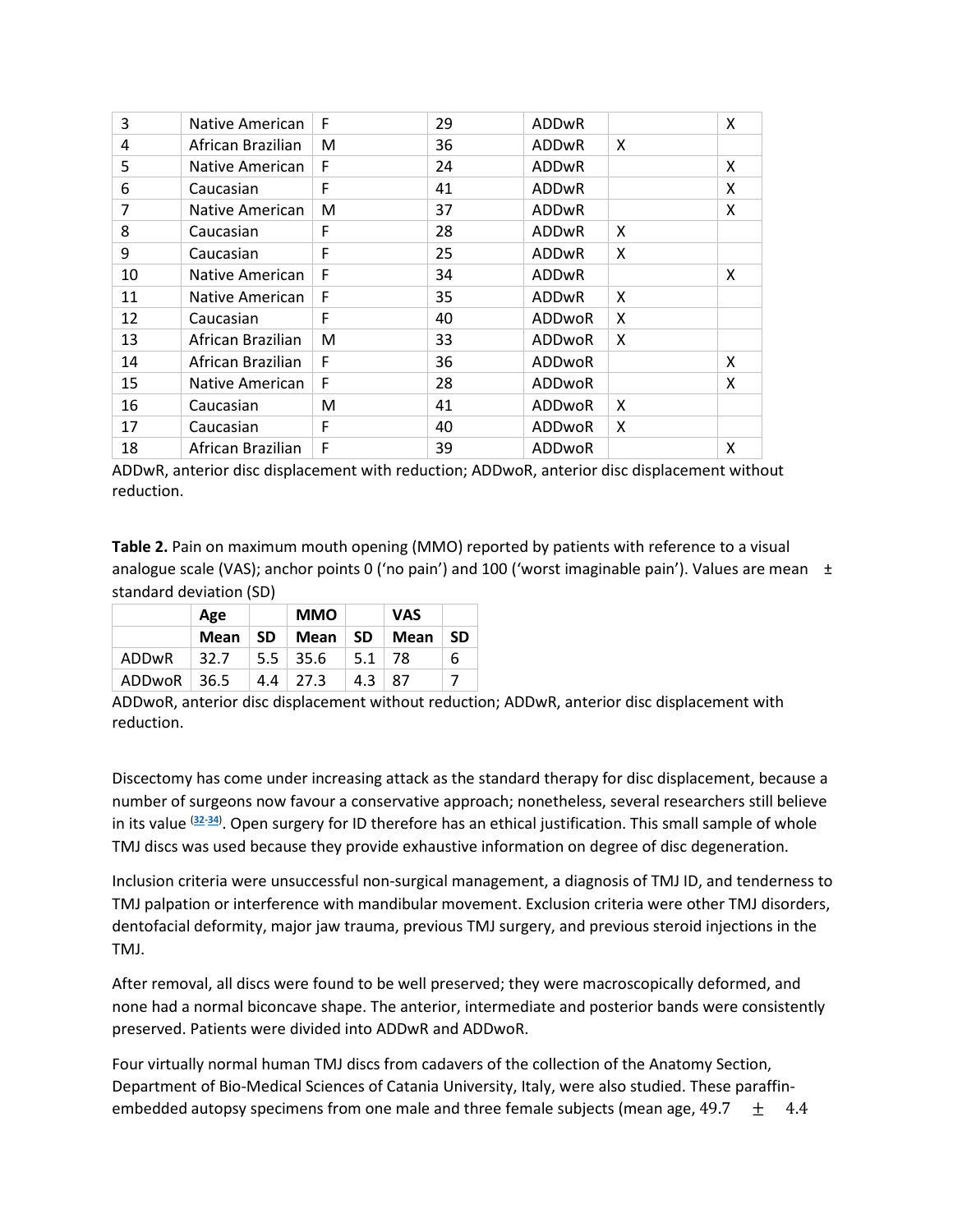years) were selected because the donors' clinical history was negative for generalized joint disease or TMJ arthropathy; none had macroscopic signs of degenerative or inflammatory joint disease on dissection and none were displaced. They stained with Mayer's haematoxylin (Histolab Products AB, Goteborg, Sweden) on light microscopy and exhibited no detectable pathological changes.

#### Immunohistochemistry

Specimens were fixed overnight in 10% neutral buffer formalin (Bio-Optica, Milano, Italy). After fixation and overnight washing, each disc was sectioned through its centre along a parasagittal plane perpendicular to its long axis. Each tissue block was dehydrated in graded ethanol and embedded in paraffin, preserving the longitudinal anatomical orientation. Specimens were cut into 5‐μm‐thick sections and placed on silanised glass slides with the anterior band on the right side of the slide.

Endogenous peroxidase activity was quenched with  $3\%$  H<sub>2</sub>O<sub>2</sub> for 10 min. Non-specific antibody binding was blocked with normal horse/goat serum diluted 1:20 in phosphate-buffered saline (PBS) with 0.1% bovine serum albumin. Sections were irradiated  $(5 \text{ min} \times 3)$  in capped polypropylene slideholders with citrate buffer (pH 6.0) using a microwave oven (750 W) to unmask antigen sites. They were then rinsed in PBS and incubated overnight at 4°C in a moist chamber with mouse monoclonal anti-AQP-1 antibody (Santa Cruz Biotechnology, Santa Cruz, CA, USA) diluted 1:50 in PBS. The sections were rinsed again in PBS, and the secondary antibody, biotinylated anti-mouse/anti-rabbit IgG, was applied for 15 min at room temperature (RT), followed by avidin–biotin–peroxidase complex (Vector Elite Kit; Vector Laboratories, Burlingame, CA, USA) for 15 min at RT. The immunoreaction was visualized by incubating the sections for 4 min in 0.1% 3,3′‐diaminobenzidine and 0.02% hydrogen peroxide solution (DAB substrate kit; Vector Laboratories). Sections were lightly counterstained with Mayer's haematoxylin and finally mounted in GVA mount (Zymed Laboratories Inc., San Francisco, CA, USA).

#### Immunohistochemical evaluation

Immunostained slides were evaluated on a consensus basis by three anatomists—who were blinded to sample type, patient identity, clinical status and group identification—using a double-headed light microscope.

The AQP-1 staining status was identified as either negative or positive. Positive staining was the presence of brown chromogen on the cytoplasmic membrane.

Intensity of staining (IS) and the proportion of AQP-1-immunopositive cells in the anterior, intermediate and posterior bands were assessed and recorded. IS was graded on a  $0-4$  scale as follows:  $0 = no$ detectable staining,  $1 =$  weak staining,  $2 =$  moderate staining,  $3 =$ strong staining and  $4 = \text{very strong staining}$ . The percentage of AQP-1-immunopositive cells extent score (ES) was independently evaluated by the three anatomists and scored as a proportion of the final number of 100 cells into four categories:  $0 = 5\%, 1 = 6-30\%, 2 = 1$  $31-50\%$ ,  $3 = 50-75\%$  and  $4 = 75\%$ . Counting was performed at 200 $\times$  magnification.

The final staining score (FSS) was the sum of IS and ES (**[Table](https://onlinelibrary.wiley.com/doi/full/10.1111/j.1600-0714.2012.01156.x#t3) 3**).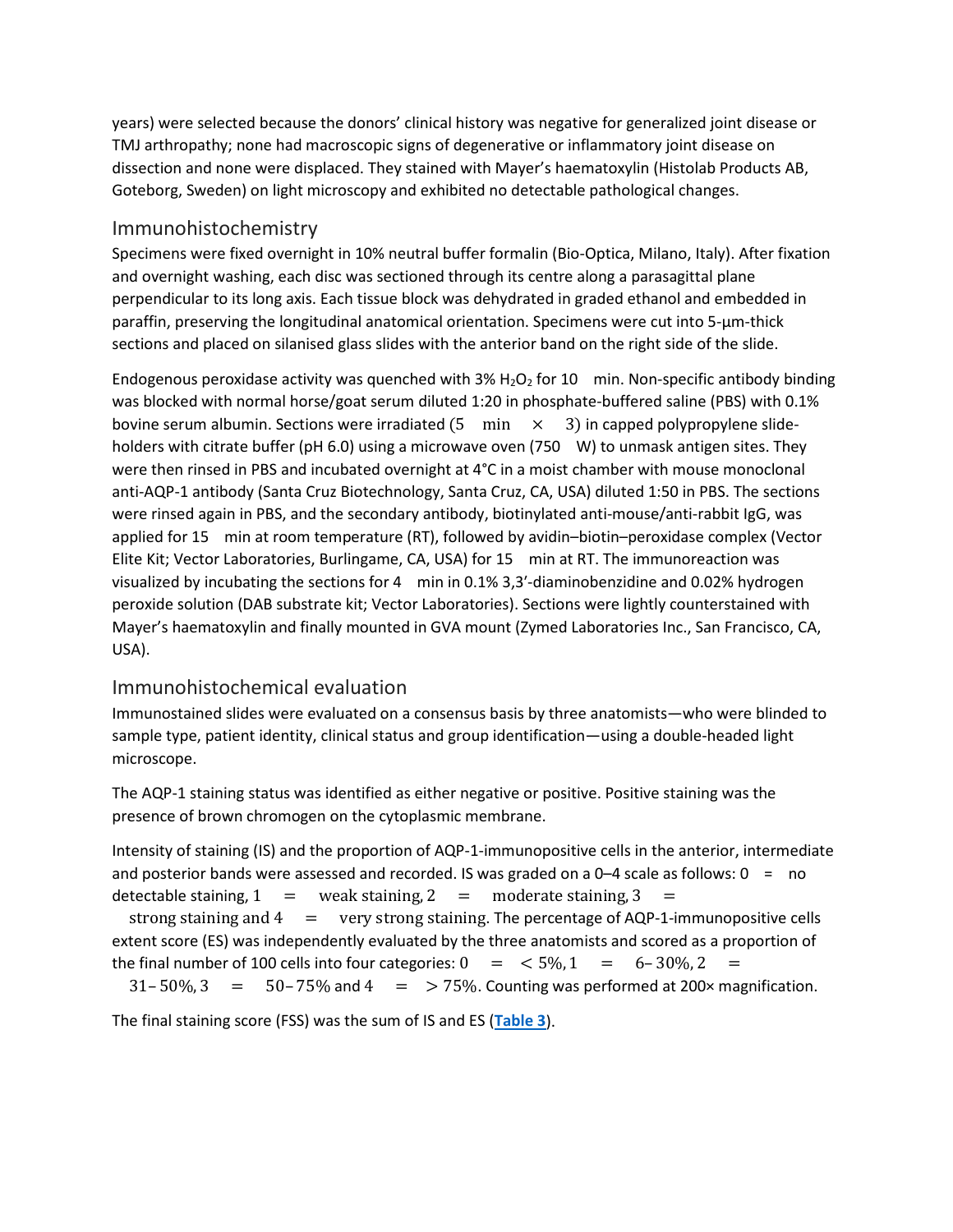| <b>Subject</b> | <b>Diagnosis</b> | <b>Anterior</b><br>band |                |                | Intermediate<br>band |                |                | <b>Posterior</b><br>band |                |                |
|----------------|------------------|-------------------------|----------------|----------------|----------------------|----------------|----------------|--------------------------|----------------|----------------|
|                |                  | <b>FSS</b>              | <b>IS</b>      | <b>ES</b>      | <b>FSS</b>           | IS             | ES             | <b>FSS</b>               | <b>IS</b>      | <b>ES</b>      |
| 1              | <b>ADDwR</b>     | 5                       | $\overline{2}$ | 3              | 7                    | 3              | 4              | 3                        | $\overline{2}$ | 1              |
| $\overline{2}$ | ADDwR            | 6                       | 3              | 3              | 6                    | 4              | $\overline{2}$ | 4                        | $\overline{2}$ | $\overline{2}$ |
| 3              | <b>ADDwR</b>     | 5                       | $\overline{2}$ | 3              | 4                    | 3              | $\mathbf{1}$   | $\overline{2}$           | $\mathbf{1}$   | 1              |
| 4              | ADDwR            | 6                       | $\overline{2}$ | 4              | 5                    | $\overline{2}$ | 3              | 3                        | $\overline{2}$ | 1              |
| 5              | ADDwR            | 5                       | 3              | $\overline{2}$ | 4                    | $\mathbf{1}$   | 3              | $\overline{2}$           | 1              | 1              |
| 6              | ADDwR            | 7                       | 3              | 4              | 5                    | $\overline{2}$ | 3              | 3                        | $\overline{2}$ | 1              |
| $\overline{7}$ | ADDwR            | 8                       | 3              | 5              | 6                    | 3              | 3              | 4                        | 3              | 1              |
| 8              | ADDwR            | 6                       | 3              | 3              | 5                    | $\overline{2}$ | 3              | 3                        | 1              | $\overline{2}$ |
| 9              | ADDwR            | 6                       | 4              | $\overline{2}$ | 6                    | $\overline{2}$ | 4              | $\overline{2}$           | $\mathbf{1}$   | 1              |
| 10             | ADDwR            | $\overline{7}$          | 4              | 3              | 5                    | $\overline{2}$ | 3              | 4                        | $\overline{2}$ | 2              |
| 11             | <b>ADDwR</b>     | $\overline{7}$          | 3              | 4              | 5                    | $\overline{2}$ | 3              | 3                        | $\overline{2}$ | 1              |
| 12             | ADDwoR           | 4                       | 3              | $\mathbf{1}$   | 3                    | $\overline{2}$ | 1              | 8                        | 4              | 4              |
| 13             | ADDwoR           | $\overline{2}$          | $\mathbf{1}$   | $\mathbf{1}$   | 4                    | 3              | 1              | $\overline{7}$           | 4              | 3              |
| 14             | ADDwoR           | 3                       | $\overline{2}$ | $\mathbf{1}$   | 4                    | $\overline{2}$ | $\overline{2}$ | 6                        | $\overline{2}$ | 4              |
| 15             | ADDwoR           | 4                       | $\overline{2}$ | $\overline{2}$ | 3                    | $\overline{2}$ | 1              | 8                        | 3              | 5              |
| 16             | ADDwoR           | 3                       | $\mathbf{1}$   | $\overline{2}$ | 3                    | $\mathbf{1}$   | $\overline{2}$ | 6                        | 3              | 3              |
| 17             | ADDwoR           | 4                       | $\overline{2}$ | $\overline{2}$ | 3                    | $\overline{2}$ | 1              | $\overline{7}$           | $\overline{2}$ | 5              |
| 18             | ADDwoR           | 3                       | $\overline{2}$ | $\mathbf{1}$   | 4                    | 3              | $\mathbf{1}$   | 8                        | 4              | 4              |
| 19             | Control          | $\overline{2}$          | $\mathbf{1}$   | $\mathbf{1}$   | $\overline{2}$       | $\mathbf{1}$   | $\mathbf{1}$   | $\overline{2}$           | $\mathbf{1}$   | $\mathbf{1}$   |
| 20             | Control          | $\overline{2}$          | $\mathbf{1}$   | $\mathbf{1}$   | 3                    | $\mathbf{1}$   | $\overline{2}$ | 3                        | $\overline{2}$ | 1              |
| 21             | Control          | 3                       | $\mathbf{1}$   | $\overline{2}$ | $\overline{2}$       | $\mathbf{1}$   | $\mathbf{1}$   | $\overline{2}$           | $\mathbf{1}$   | 1              |
| 22             | Control          | $\overline{2}$          | 1              | $\mathbf 1$    | $\overline{2}$       | $\mathbf{1}$   | 1              | 3                        | $\overline{2}$ | 1              |

**Table 3.** Final staining score (FSS), the sum of the staining intensity score (IS) and the extent score (ES), in the three disc areas examined

Staining intensity (0, no detectable staining; 1, weak staining; 2, moderate staining; 3, strong staining; 4, very strong staining) and proportion of labelled cells (extent score, 0: <5%; 1: 6–30%; 2: 31–50%; 3: >50%; and 4: >75%). ADDwR, anterior disc displacement with reduction; ADDwoR, anterior disc displacement without reduction.

#### Positive and negative controls

Positive and negative controls were performed to test the specific reaction of the primary antibody at the protein level. For positive control tests, kidney tissue was exposed to immunoperoxidase. For negative controls, randomly selected TMJ disc sections were treated with normal rabbit serum instead of the specific antibody.

#### Statistical analysis

All experiments were performed at least in triplicate. Data were analysed using the Mann–Whitney *U*test;  $P < 0.05$  was considered significant. The Mann–Whitney U-test was also applied to compare protein expression between disc specimens. Comparisons were made for the anterior, intermediated and posterior bands in ADDwR and ADDwoR patients. All data were analysed with the SPSS program (SPSS® release 16.0; SPSS, Chicago, IL, USA).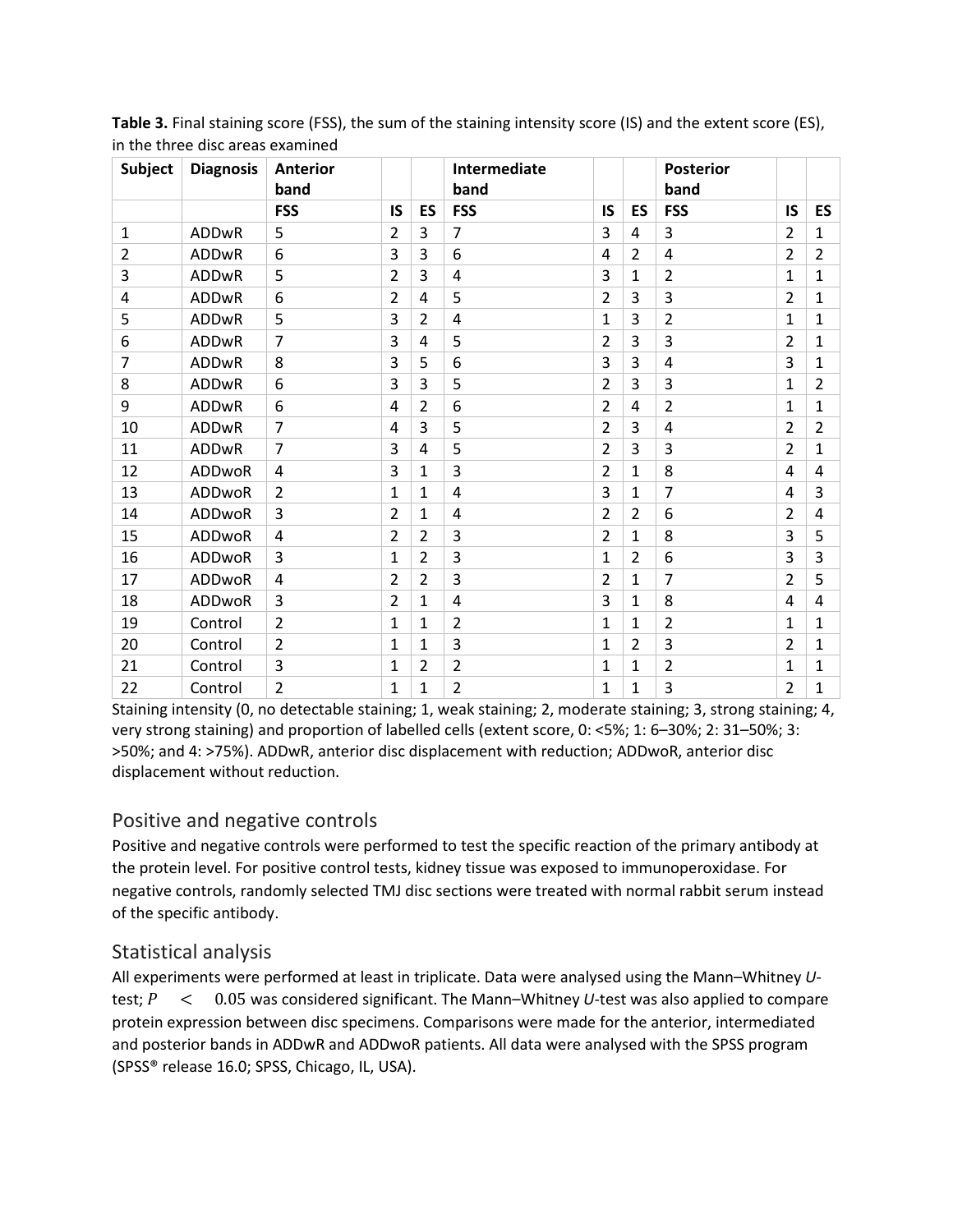#### Results

While all normal discs had a biconcave shape, the surgical specimens never had a normal shape and consistently showed varying degrees of deformation.

Histological examination of haematoxylin-stained diseased discs showed abnormal collagen fibre arrangement and collagen bundle fragmentation and tearing, whereas multidirectional collagen bundles were preserved in control discs. The deformed discs showed reduced cellularity and altered cell population ratios, with an increase in chondrocyte-like cells that was related to the severity of the morphological damage; in particular, a decreased number of fibroblast-like cells were detected in ADDwoR discs. Chondrocyte-like cell proliferation led to the formation of small islands of chondroid tissue. The discs with ID showed new vessel formation and mucoid degeneration of the disc matrix.

Aquaporin-1 labelling was demonstrated in all disc sections, with different patterns of immunoreactivity being found in the different areas and donor groups. In particular, immunoreactivity was detected in the cell membrane of fibroblast-like cells and fibrochondrocytes.

A greater proportion of AQP-1-immunopositive cells were detected in ADDwR and ADDwoR  $(IS =$ 

3;  $ES = 3$ ) than in normal disc sections  $(IS = 1-2; ES = 2)$ . Immunopositivity varied in the different areas of the deformed discs: labelled cells in ADDwoR sections were significantly more numerous  $(P \le 0.01)$  in the posterior band ([Fig.](https://onlinelibrary.wiley.com/doi/full/10.1111/j.1600-0714.2012.01156.x#f2) 1) than in the anterior (Fig. 2) and intermediate bands (**[Fig.](https://onlinelibrary.wiley.com/doi/full/10.1111/j.1600-0714.2012.01156.x#f3) 3**). In addition, a significantly greater proportion of labelled cells were seen in the anterior (+) and intermediate  $(++)$  bands of ADDwR compared with the respective ADDwoR bands  $(P < 0.05)$ .



**Figure 1** (A) Posterior band of anterior disc displacement without reduction disc. Almost all cells are Aquaporin-1 (AQP-1) immunopositive (200×). (B) (400×). Black arrows indicate AQP-1-immunopositive chondrocyte-like cells. Bar: 50 μm.



**Figure 2** (A) Aquaporin-1 (AQP-1) positivity in anterior band of ADDwoR disc (200×). (B) (400×). Bar: 50 μm.

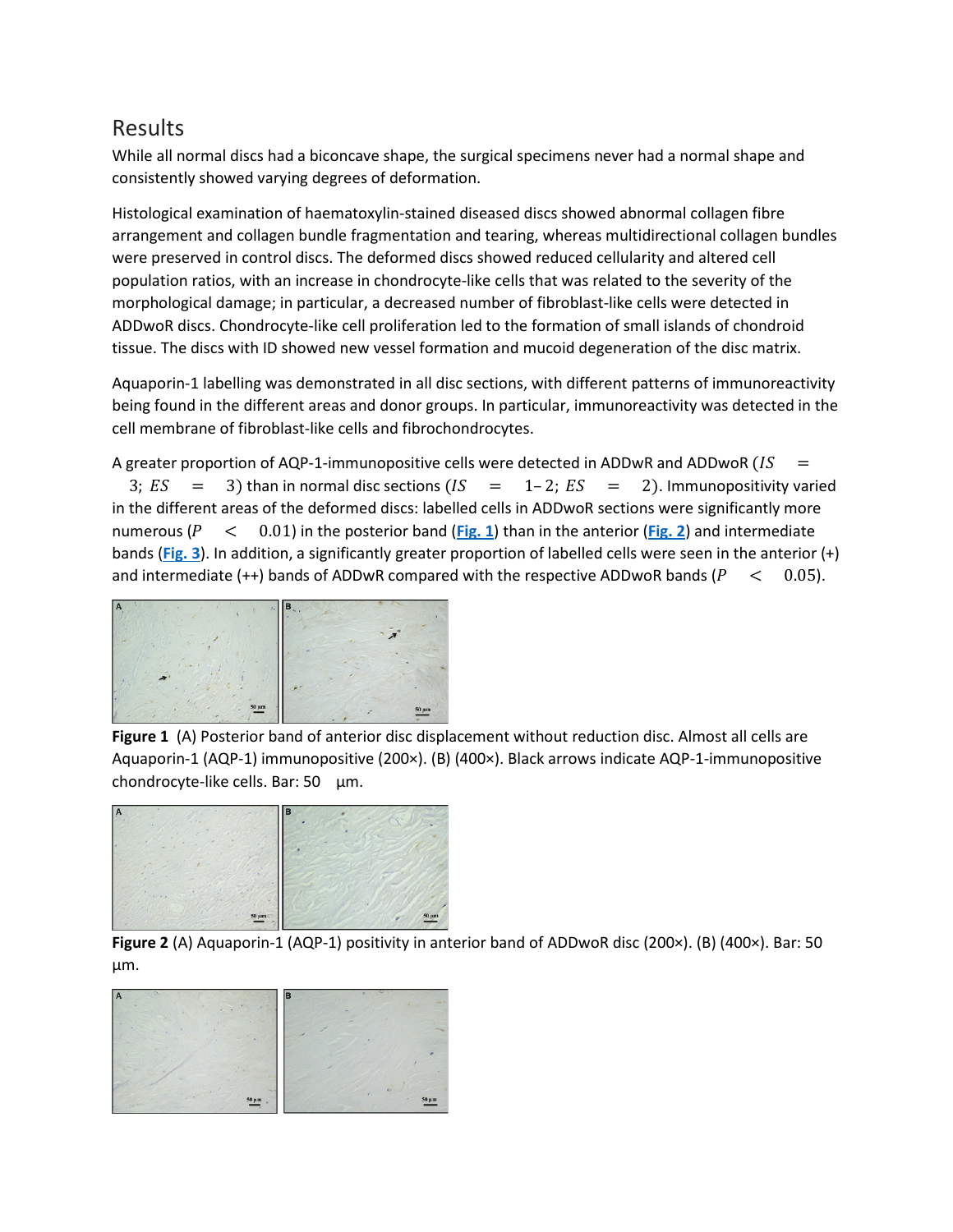**Figure 3** (A) Intermediate band of anterior disc displacement without reduction disc staining for Aquaporin-1 antibody (200×). (B) (400×). Bar: 50 μm.

No difference between disc regions was noted in normal specimens, where AQP-1-immunopositive cells were few and scattered.

#### **Discussion**

The present study documents AQP-1 immunoexpression in TMJ discs with ID with and without reduction. AQP-1 expression was upregulated in the diseased discs, albeit with considerable differences between disc bands. In particular, it was strong in ADDwR specimens, where a large proportion of immunopositive cells were detected principally in the anterior and intermediate bands; in specimens from ADDwoR patients, high IS and ES were seen chiefly in the posterior band.

These findings are related to the abnormal compression exerted by the condyle on the disc during anterior disc displacement, which entails different effects on different disc regions in ADDwR and ADDwoR patients. In particular, in the former, disc compression is greater on the anterior band before disc recapture; when the disc is reduced, the stress is exerted on the intermediate zone. In ADDwoR, the maximum compressive stress is exerted on the posterior band (**[35](https://onlinelibrary.wiley.com/doi/full/10.1111/j.1600-0714.2012.01156.x#b35)**) .

The healthy TMJ also undergoes a variety of functional strains and continuously adapts to changing functional demands to preserve structural and functional integrity. Indeed, AQP-1 expression has recently been demonstrated by our group also in normal TMJ disc (**[36](https://onlinelibrary.wiley.com/doi/full/10.1111/j.1600-0714.2012.01156.x#b36)**) . Although certain disc areas are more heavily loaded than others during jaw movement or in the jaw-closed position (**[37](https://onlinelibrary.wiley.com/doi/full/10.1111/j.1600-0714.2012.01156.x#b37)**) , even in healthy joints, we found similar AQP-1 expression in different areas of normal discs (**[36](https://onlinelibrary.wiley.com/doi/full/10.1111/j.1600-0714.2012.01156.x#b36)**) .

Temporomandibular joint disc displacement is associated with a general remodelling response caused by abnormal mechanical loading, which affects the osmotic environment of disc tissue. The metabolic activity of fibrocartilage cells and of articular cartilage chondrocytes, which have similar features, is influenced by physicochemical factors such as the ionic and osmotic environments, which in turn affect the shape and volume of resident cells. Disc cells are particularly sensitive to the ionic and osmotic characteristics of their physicochemical environment; osmotic stress entails a reorganization of their actin cytoskeleton and activation of various mechanisms to change the cell volume in response to adverse conditions (**[25](https://onlinelibrary.wiley.com/doi/full/10.1111/j.1600-0714.2012.01156.x#b25)**-**[29](https://onlinelibrary.wiley.com/doi/full/10.1111/j.1600-0714.2012.01156.x#b29)**) . Increased AQP-1 expression may be one such mechanism, and its upregulation may be an important adaptive change allowing cell shape and volume regulation in pathological conditions such as TMJ disc displacement.

In a recent study, Wang and Zhu suggest that AQP-1, as an active membrane transport channel that balances concentration gradients, may have a role in facilitating cell adaptability to a number of adverse extracellular matrix environments in aging degeneration of IVD (**[31](https://onlinelibrary.wiley.com/doi/full/10.1111/j.1600-0714.2012.01156.x#b31)**) . They demonstrated that AQP-1 expression can be affected by extracellular osmolarity and  $O<sup>2</sup>$  concentrations and that AQP-1 has  $O<sup>2</sup>$  permeability and is upregulated to facilitate  $O<sup>2</sup>$  diffusion across the cell membrane in hypoxic conditions. These findings are consistent with the increased AQP-1 immunoexpression found in deformed TMJ disc in the present study.

Aquaporin-1 is also involved in cell migration <sup>([14](https://onlinelibrary.wiley.com/doi/full/10.1111/j.1600-0714.2012.01156.x#b14))</sup>. This process entails the transient formation of cell membrane protrusions (lamellipodia and membrane ruffles) that require rapid local changes in ion fluxes and cell volume, which are probably accompanied by rapid transmembrane water movement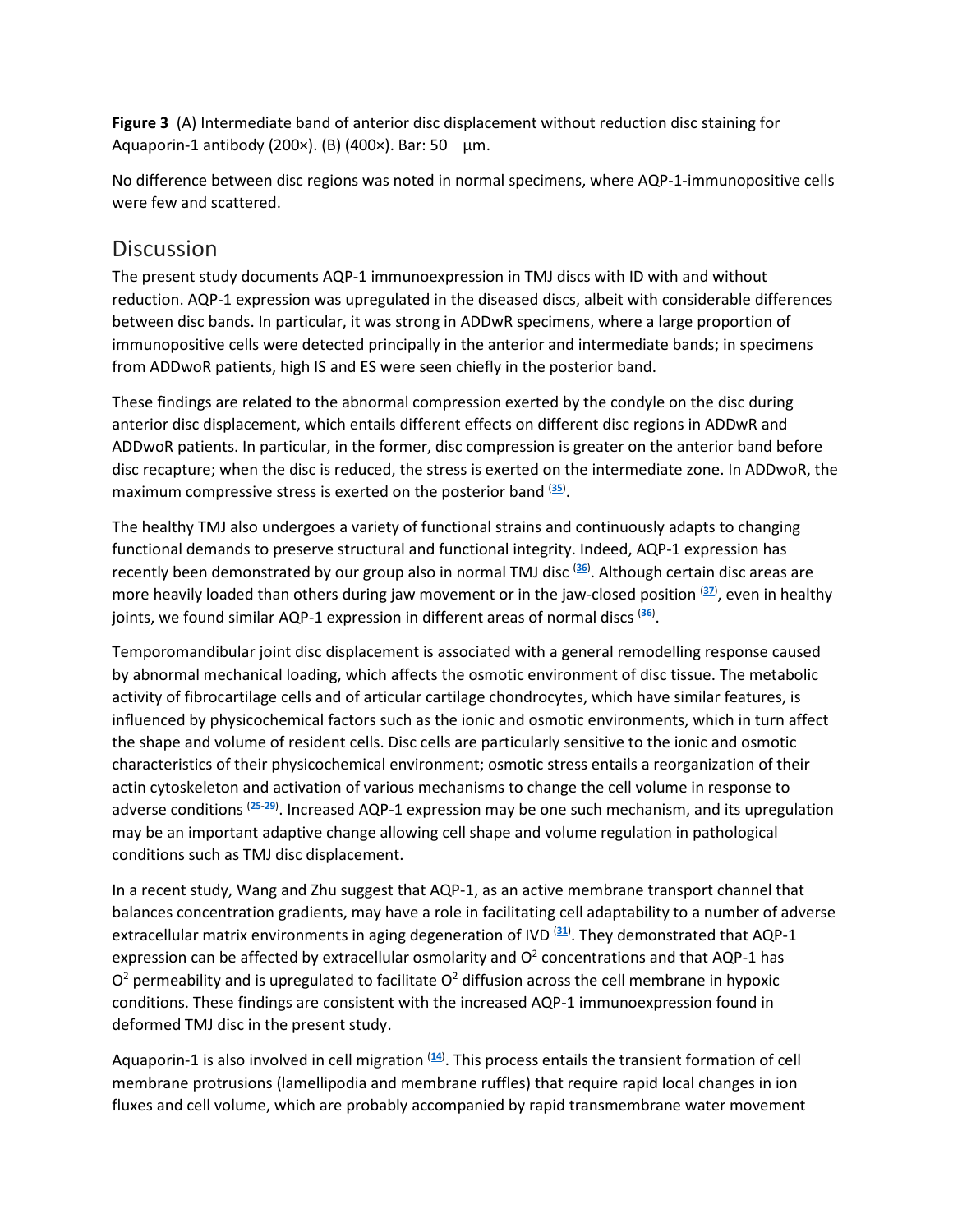(**[15](https://onlinelibrary.wiley.com/doi/full/10.1111/j.1600-0714.2012.01156.x#b15)**, **[16](https://onlinelibrary.wiley.com/doi/full/10.1111/j.1600-0714.2012.01156.x#b16)**) . AQP-1-mediated plasma membrane water permeability is known to play an important role in chondrocyte migration (**[17](https://onlinelibrary.wiley.com/doi/full/10.1111/j.1600-0714.2012.01156.x#b17)**) . These findings suggest that AQP-1 could be involved in cell migration in ADDwR and ADDwoR.

As a protein involved in cell differentiation (**[18](https://onlinelibrary.wiley.com/doi/full/10.1111/j.1600-0714.2012.01156.x#b18)**-**[20](https://onlinelibrary.wiley.com/doi/full/10.1111/j.1600-0714.2012.01156.x#b20)**) , AQP-1 may also play a key role in the changes in cell population ratios that occur in degenerating TMJ disc. Contrary to normal disc, where fibroblast-like cells are the most numerous cell types, fibrochondrocytes and chondrocyte-like cells are the most abundant cell types in deformed discs. The change in cell phenotype and the formation of areas of chondroid metaplasia in the damaged disc is a response to excessive loading and may be strongly influenced by AQP-1 molecular activity.

In conclusion, we provide evidence that AQP-1 is expressed and upregulated in TMJ disc tissue of patients with ADDwR and ADDwoR. In light of these data, further studies are needed to fully characterize the biomolecular and microscopic aspects of TMJ disc with ID.

#### References

- 1 Loreto, C, Musumeci, G, Leonardi, R. Chondrocyte-like apoptosis in temporomandibular joint disc internal derangement as a repair-limiting mechanism. An in vivo study. *Histol Histopathol*2009; **24**: 293– 8.
- 2 Loreto, C, Almeida, LE, Trevilatto, P, Leonardi, R. Apoptosis in displaced temporomandibular joint disc with and without reduction: an immunohistochemical study. *J Oral Pathol Med* 2011; **40**:103– 10.
- 3 Leonardi, R, Almeida, LE, Trevilatto, PC, Loreto, C. Occurrence and regional distribution of TRAIL and DR5 on temporomandibular joint discs: comparison of disc derangement with and without reduction. *Oral Surg Oral Med Oral Pathol Oral Radiol Endod* 2010; **109**: 244– 51.
- 4 Leonardi, R, Loreto, C, Barbato, E, Polimeni, A, Caltabiano, R, Lo Muzio, L. A histochemical survey of the human temporomandibular joint disc of patients with internal derangement without reduction. *J Craniofac Surg* 2007; **18**: 1429– 33.
- 5 Leonardi, R, Loreto, C, Barbato, E, *et al.* MMP-13 (collagenase 3) localization in human temporomandibular joint discs with internal derangement. *Acta Histochem* 2008; **110**: 314– 8.
- 6 Guilak, F, Ratcliffe, A, Mow, VC. Chondrocyte deformation and local tissue strain in articular cartilage: a confocal microscopy study. *J Orthop Res* 1995; **13**: 410– 21.
- 7 Guilak, F. The deformation behaviour and viscoelastic properties of chondrocytes in articular cartilage. *Biorheology* 2000; **37**: 27– 44.
- 8 Guilak, F, Erickson, GR, Ting-Beall, HP. The effects of osmotic stress on the viscoelastic and physical properties of articular chondrocytes. *Biophys J* 2002; **82**: 720– 7.
- 9 Lang, F, Busch, GL, Ritter, M, *et al.* Functional significance of cell volume regulatory mechanism.*Physiol Rev* 1998; **78**: 247– 306.
- 10 Ishihara, H, Warensjo, K, Roberts, S, Urban, JP. Proteoglycan synthesis in the intervertebral disk nucleus: the role of extracellular osmolality. *Am J Physiol* 1997; **272**: 1499– 506.
- 11 Mobasheri, A, Mobasheri, R, Francis, MJ, Trujillo, E, Alvarez de la Rosa, D, Martin-Vasallo, P. Ion transport in chondrocytes: membrane transporters involved in intracellular ion homeostasis and the regulation of cell volume, free [Ca2+] and pH. *Histol Histopathol* 1998; **13**: 893– 910.
- 12 Prichard, S, Erickson, GR, Guilak, F. Hyperosmotically induced volume change and calcium signaling in intervertebral disk cells: the role of the actin cytoskeleton. *Biophys J* 2002; **83**: 2502– 10.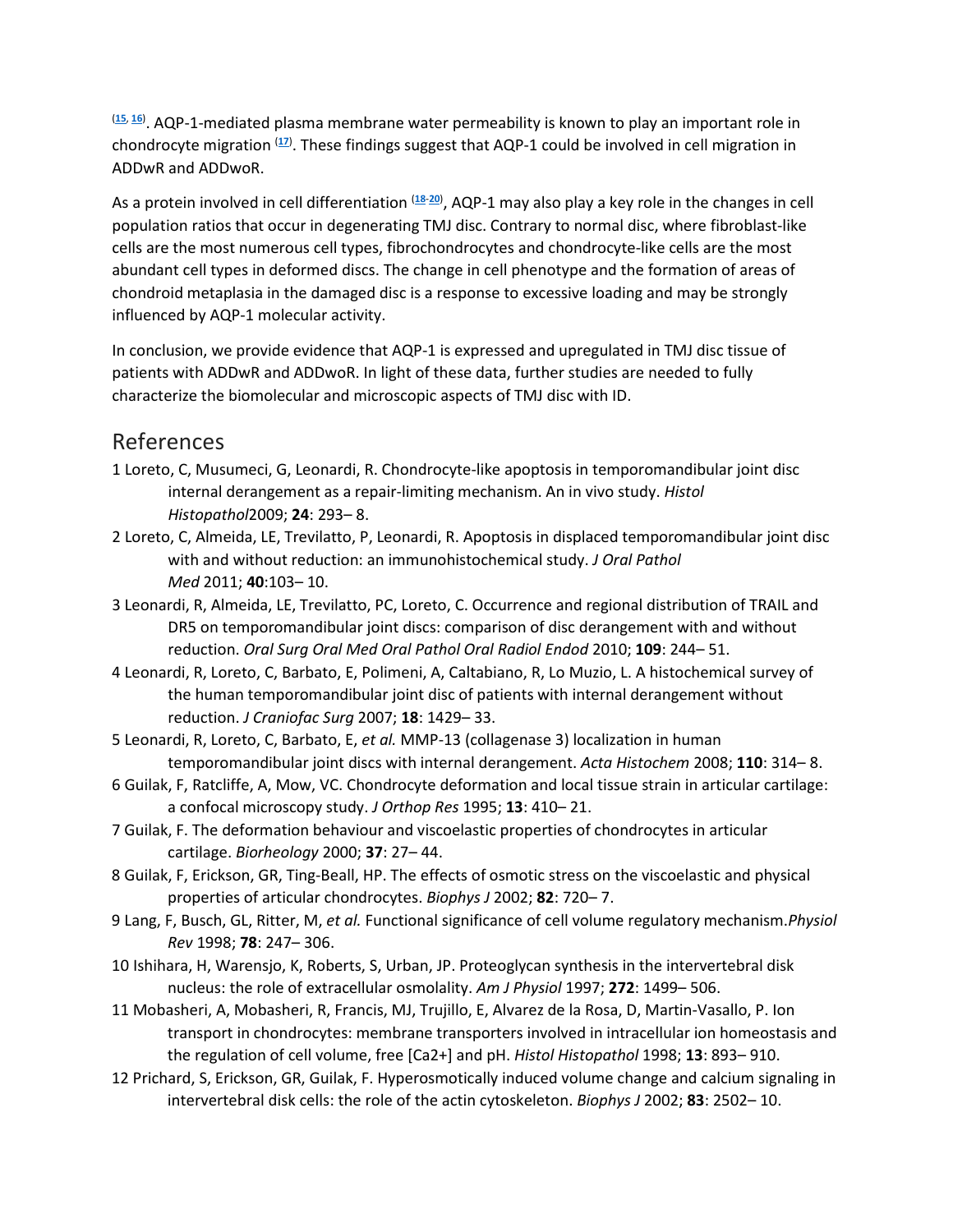- 13 Wuertz, K, Urban, JP, Klasen, J, *et al.* Influence of extracellular osmolarity and mechanical stimulation on gene expression of intervertebral disc cells. *J Orthop Res* 2007; **25**: 1513– 22.
- 14 Albertini, R, Bianchi, R. Aquaporins and glia. *Curr Neuropharmacol* 2010; **8**: 84– 91.
- 15 Condeelis, J. Life at the leading edge: the formation of cell protrusions. *Annu Rev Cell Biol* 1993;**9**: 411– 44.
- 16 Lauffenburger, DA, Horwitz, AF. Cell migration: a physically integrated molecular process. *Cell*1996; **84**: 359– 69.
- 17 Liang, HT, Feng, XC, Ma, TH. Water channel activity of plasma membrane affects chondrocyte migration and adhesion. *Clin Exp Pharmacol Physiol* 2008; **35**: 7– 10.
- 18 Machida, Y, Ueda, Y, Shimasaki, M. Relationship of aquaporin 1, 3, and 5 expression in lung cancer cells to cellular differentiation, invasive growth, and metastasis potential. *Hum Pathol* 2010;**42**: 669– 78.
- 19 Kim, J, Kim, WY, Han, KH, Knepper, MA, Nielsen, S, Madsen, KM. Developmental expression of aquaporin 1 in the rat renal vasculature. *Am J Physiol Renal Physiol* 1999; **276**: 498– 509.
- 20 Xu, H, Zhang, Y, Wei, W, Shen, L, Wu, W. Differential expression of aquaporin-4 in human gastric normal and cancer tissues. *Gastroenterol Clin Biol* 2009; **33**: 72– 6.
- 21 Mobasheri, A, Marples, D. Expression of the AQP-1 water channel in normal human tissues: a semiquantitative study using tissue microarray technology. *Am J Physiol Cell Physiol* 2004; **286**: 529– 37.
- 22 Verkman, AS. Aquaporin water channels and endothelial cell function. *J Anat* 2002; **200**: 617– 27.
- 23 Verkman, AS. More than just water channels: unexpected cellular roles of aquaporins. *J Cell Sci* 2005; **118**: 3225– 32.
- 24 Tran, ND, Kim, S, Vincent, HK, *et al.* Aquaporin-1-mediated cerebral edema following traumatic brain injury: effects of acidosis and corticosteroid administration. *J Neurosurg* 2010; **112**:1095– 104.
- 25 Mobasheri, A, Trujillo, E, Bell, S, *et al.* Aquaporin water channels AQP1 and AQP3, are expressed in equine articular chondrocytes. *Vet J* 2004; **168**: 143– 50.
- 26 Meng, J, Ma, X, Ma, D, Xu, C. Microarray analysis of differential gene expression in temporomandibular joint condylar cartilage after experimentally induced osteoarthritis.*Osteoarthr Cartilage* 2005; **13**: 1115– 25.
- 27 Meng, JH, Ma, XC, Li, ZM, Wu, DC. Aquaporin-1 and aquaporin-3 expressions in the temporomandibular joint condylar cartilage after an experimentally induced osteoarthritis. *Chin Med J* 2007; **120**: 2191– 4.
- 28 Geyer, M, Grässel, S, Straub, RH. Differential transcriptome analysis of intraarticular lesional vs intact cartilage reveals new candidate genes in osteoarthritis pathophysiology. *Osteoarthr Cartilage* 2009; **17**: 328– 35.
- 29 Trujillo, E, González, T, Marín, R, Martín-Vasallo, P, Marples, D, Mobasheri, A. Human articular chondrocytes, synoviocytes and synovial microvessels express aquaporin water channels; upregulation of AQP1 in rheumatoid arthritis. *Histol Histopathol* 2004; **19**: 435– 44.
- 30 Richardson, SM, Knowles, R, Marples, D, Hoyland, JA, Mobasheri, A. Aquaporin expression in the human intervertebral disc. *J Mol Hist* 2008; **39**: 303– 9.
- 31 Wang, F, Zhu, Y. Aquaporin-1: a potential membrane channel for facilitating the adaptability of rabbit nucleus pulposus cells to an extracellular matrix environmental. *J Orthop Sci* 2011; **16**:304– 12.
- 32 Dimitroulis, G. The role of surgery in the management of disorders of the temporomandibular joint: a critical review of the literature. Part 2. *Int J Oral Maxillofac Surg* 2005;**34**: 231– 7.